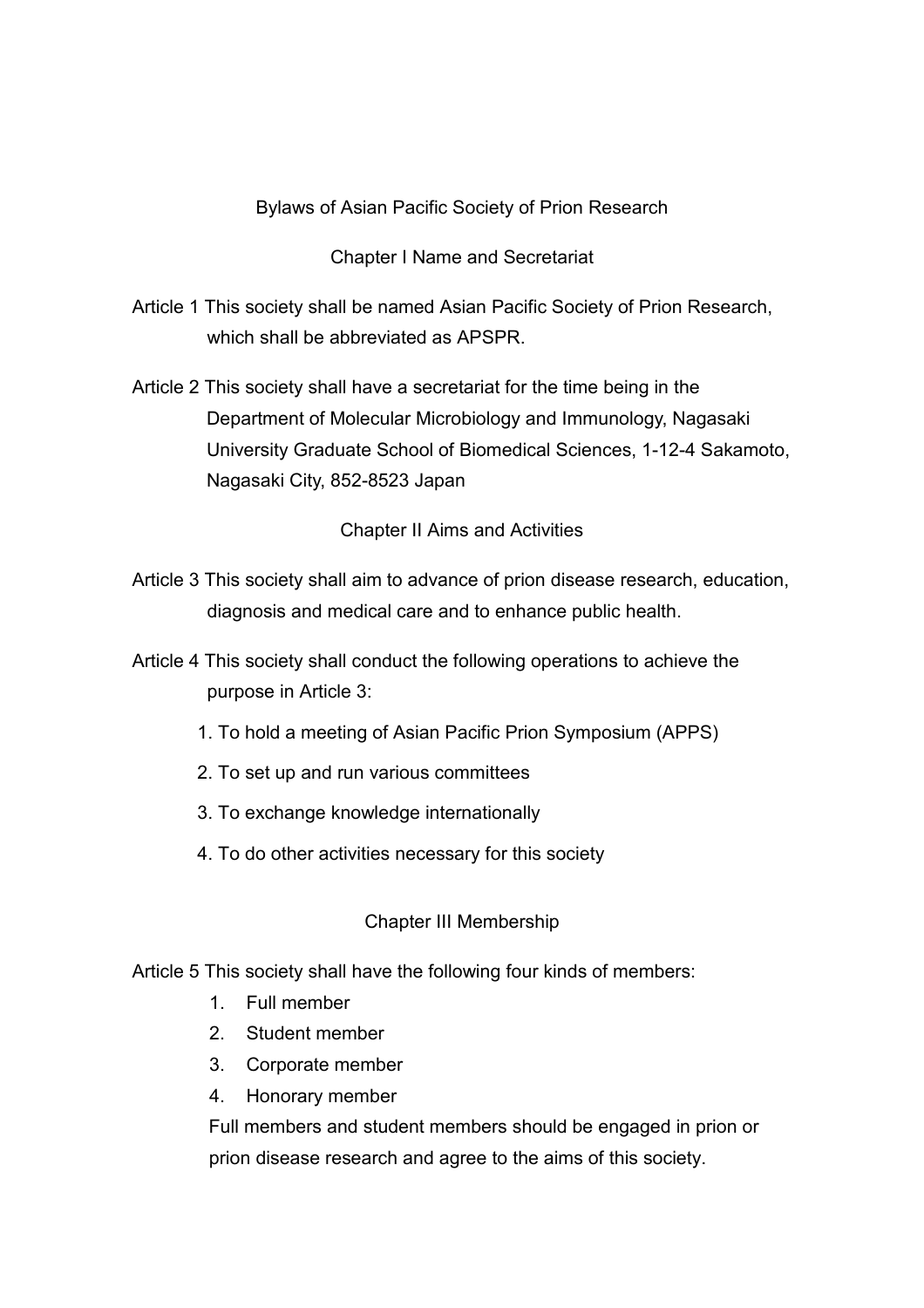Corporate members should be organizations and groups which agree to the aims of this society and pay the membership dues. Honorary members should be people who are recommended for membership because of their special contribution to this society's activities and should be approved in the general meeting.

- Article 6 Applicants for membership should send an application form with address, name, professional affiliation, and membership fee to the president.
- Article 7 Members must pay a membership fee, except for honorary members and student members. Paid fees shall not be refunded.
- Article 8 Members who hope to cancel membership shall notify the society about it. The president may expel members who are delinquent in their payment by more than two years, with approval by the executive board.
- Article 9 Members who violate the bylaws or ethical codes of this society shall be given a warning, suspension or expulsion of membership through a conference by executive board members.
- Article 10 All members shall be able to participate in the general conference. Furthermore, they shall be able not only to propose a paper presentation but also participate in various activities or receive a report on them.Honorary members shall participate in the general conference and give appropriate advice.

Chapter IV Officers and their Duties

Article 11 This society shall have the following officers: Several members of the board of trustees (among whom one is president and one is vice-president)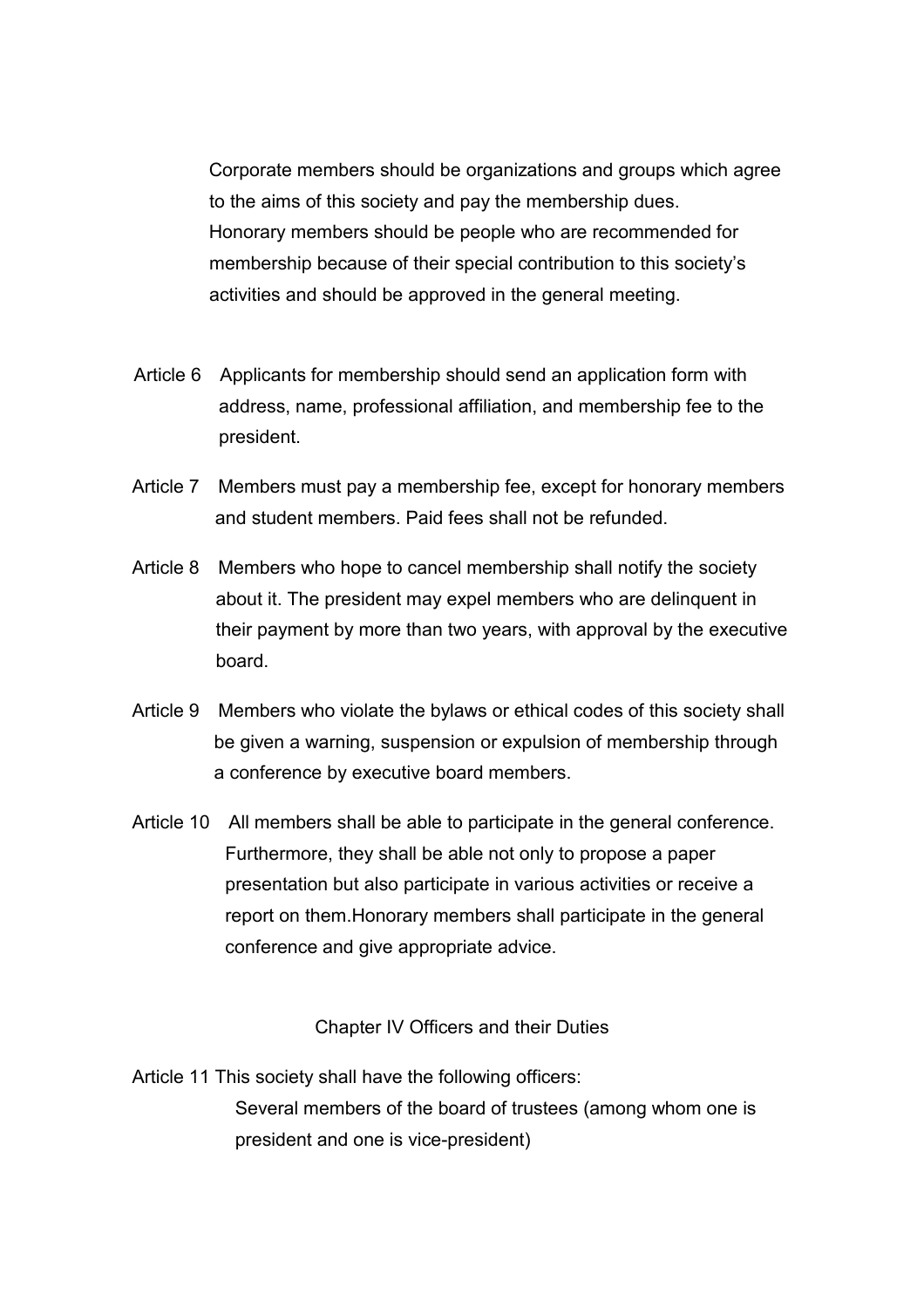One congress president of APPS One congress president-elect of APPS Several APSPR councilors

- Article 12 Members of the board of trustees shall be recommended by the board, approved by the general conference, and then asked by the president. A single president shall be chosen by the members of the board. The president shall appoint a single vice-president from the others.
- Article 13 The president shall organize the board of trustees to make discussions and decisions on project planning, mandate tasks, financial management, and emergency responses.
- Article 14 The president shall be the director of APSPR, council, and board of trustees, serve as the chairman of the board of trustees and sign, especially international agreements, if necessary.
- Article 15 The congress president of APSPR shall be chosen based on recommendation by the board of trustees and approved by the general conference.
- Article 16 The congress president of APSPR shall preside over the academic meeting (APPS) and sum up the works of the society.
- Article 17 The congress president and congress president-elect shall finish out their term from the end of the conference at which they are elected to the end of the academic meeting of which they are in charge. The terms of the president, trustees, and auditors shall be two years, which shall start from the end of the general conference in which they are chosen. The officers' re-election shall not be forbidden. However, no officer over 65 years old shall be chosen.
- Article 18 In absence of the president, the vice-president acts as president for the remainder of the term.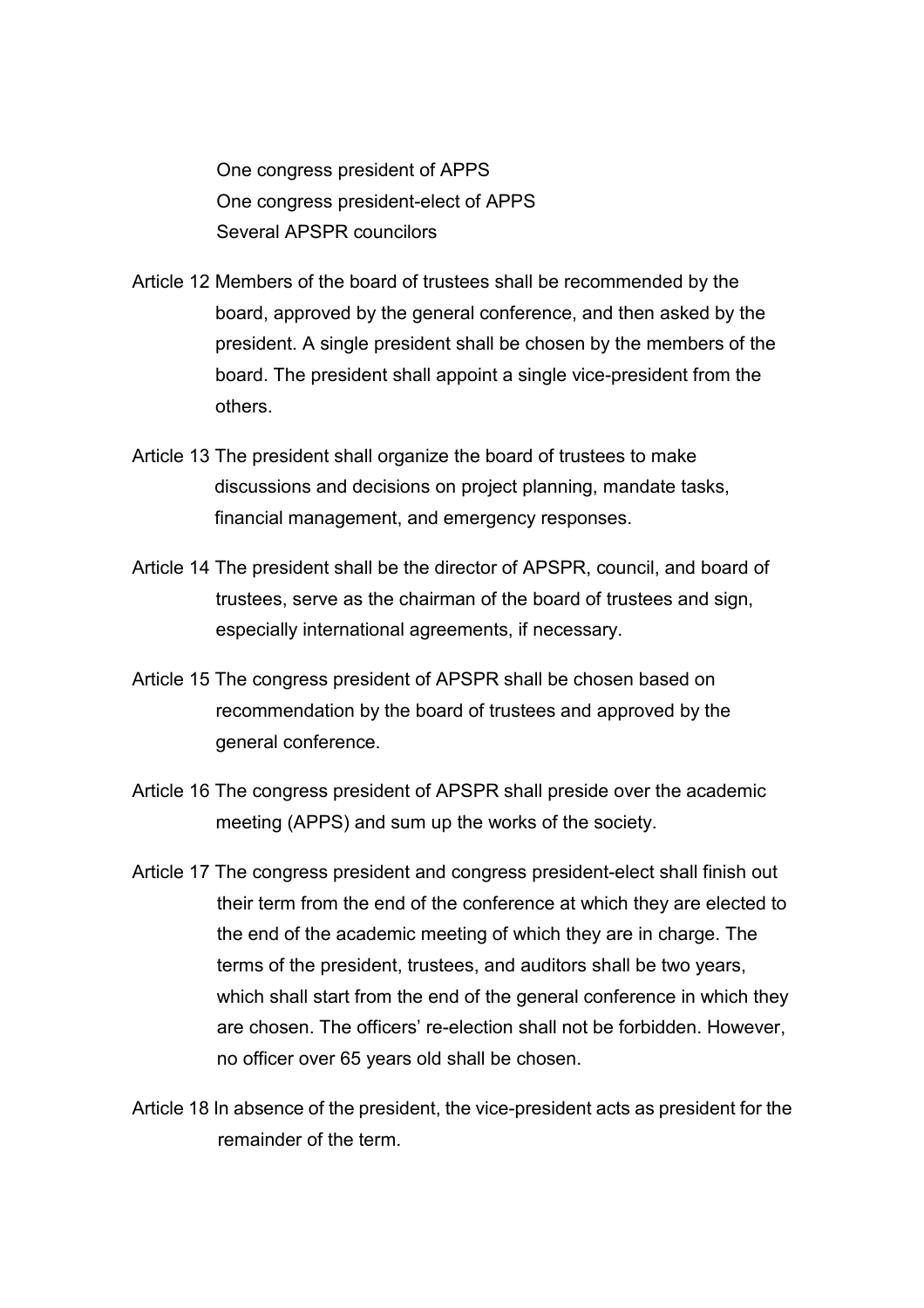Article 19 This society shall have councilors. Their election and duties shall accord with the internal rules.

# Chapter V Meetings

Article 20 The general conference shall be held annually in principle.

Article 21 A meeting of the board of trustees shall be held once or more times each year. The time and place shall be decided by the president.

Article 22 The board of trustees shall make discussions of the following matters:

- 1. Election and recruitment of congress president and congress president-elect
- 2. Report of the performance and financials of the previous year
- 3. Planning of the business project and budget of the next year
- 4. Other necessary matters
- Article 23 The president shall hold APPS. The paper presentation in APPS shall be exclusive to the members, in principle.
- Article 24 The board of trustees shall be able to organize various committees to help perform the duties and projects suited to the objectives of the society.
- Article 25 In the general conference, the president shall be chairman and approve the officer election, financial and business reports, etc.

## Chapter VI Accounting

Article 26 The fiscal year of this society shall start on April 1 and end on March 31.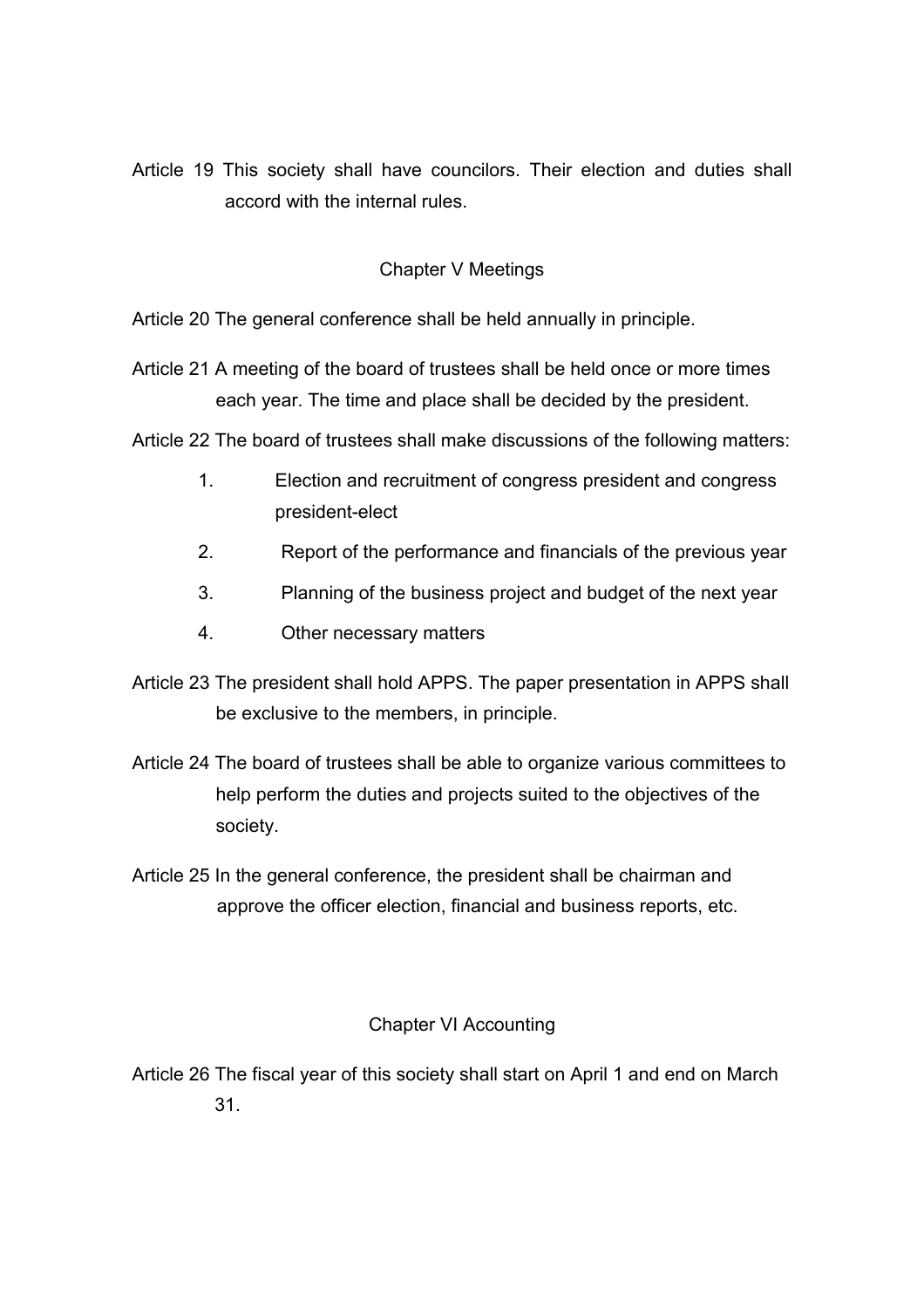- Article 27 The expenses of this society shall be paid by membership fees and donated funds. Some participation fees shall be collected at the general conference.
- Article 28 The subsidies of a fiscal year shall not exceed the total amount of the annual fees of the APSPR, in principle.
- Article 29 Two auditor secretaries chosen from the members, except for trustees, shall compile auditor reports.

### Chapter VII Change of bylaws

Article 30 To change the bylaws of this society (except for additional rules), more than five members shall make a proposal for deliberation, which must then be approved by more than two thirds of the members who attend the general conference.

#### Additional rules

- Article 1 Meetings (the board of trustees and the general conference) shall allow participation by writing.
- Article 2 The quorum shall require participants of more than two thirds of the fixed number including writing or e-mail.
- Article 3 Decisions of each meeting shall be made by the majority of voters who attend it.
- Article 4 Annual fees of this society shall be 8,000 yen for trustees, 5,000 yen for councilors and 3,000 yen for other members.
- Article 5 The president shall certify honorary members and foreign trustees and members.
- Article 6 Members who have specially contributed to the society or excellent academic contributions shall be able to receive awards.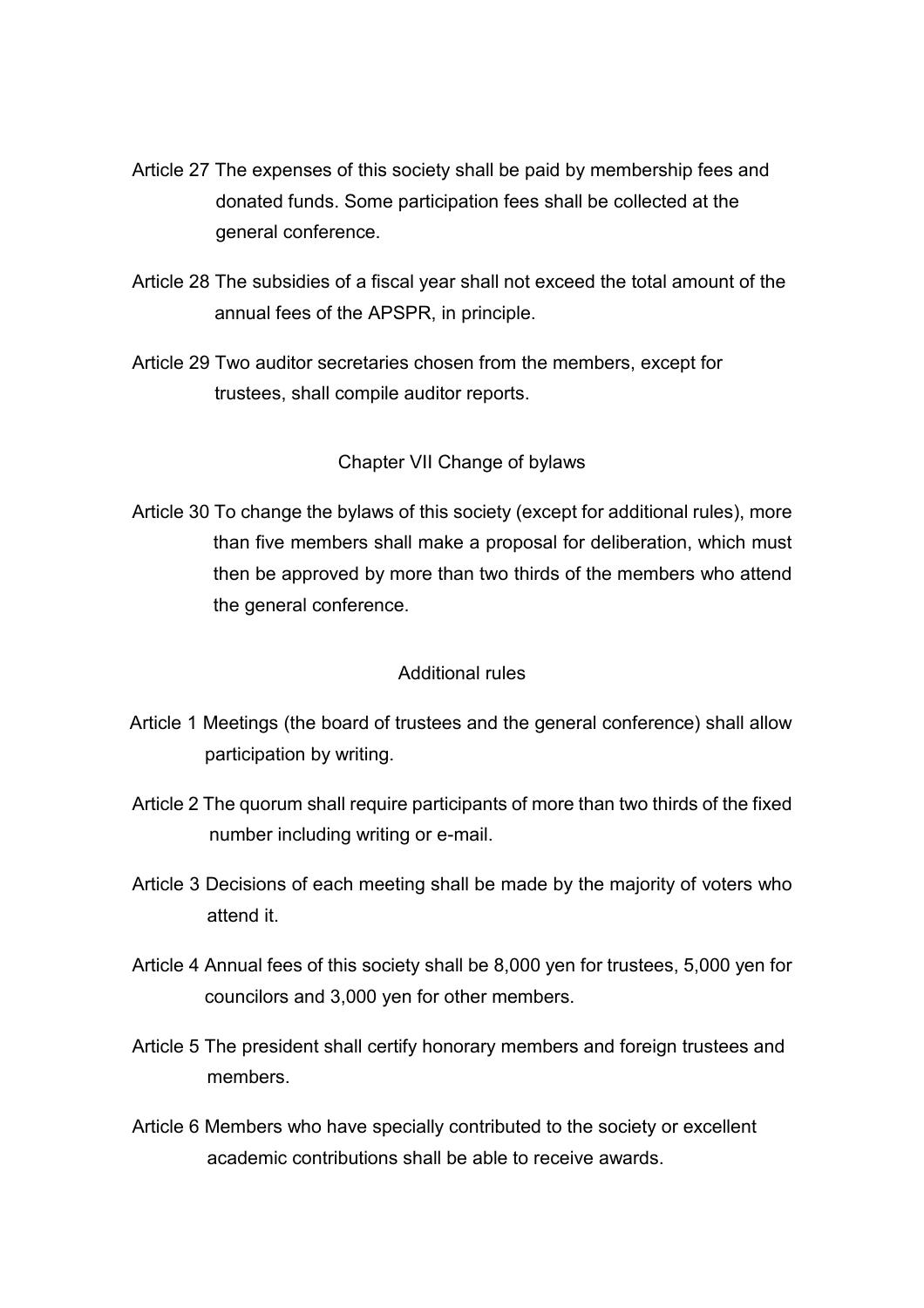- Article 7 In terms of group participation, a corporate member shall be regarded as only one representative.
- Article 8 When the congress president has difficulty fulfilling duties for disease or other reasons on a tentative basis, the president shall appoint a president *pro tempore* to support the duties.
- Article 9 The bylaws of this society shall be executed on July 12, 2011.

Article 10 The bylaws of this society shall be executed on July 31, 2012.

Article 11 The bylaws of this society shall be executed on July 23, 2013.

- Article 12 The bylaws of this society shall be executed on September 5 in 2015.
- Article 13 The bylaws of this society shall be executed on October 22 in 2017.
- Article 14 The bylaw of this society shall be executed on October 30, 2019. The secretariat shall be transferred from the Laboratory of Veterinary Hygiene, School / Faculty of Veterinary Medicine, Hokkaido University, Kita 18, Nishi 9, Kita-ku, Sapporo City to the Department of Molecular Microbiology and Immunology, Nagasaki University Graduate School of Biomedical Sciences, 1-12-4 Sakamoto, Nagasaki City. Dr.Noriyuki Nishida shall take over the President of APSPR from Dr.Motohiro Horiuchi.